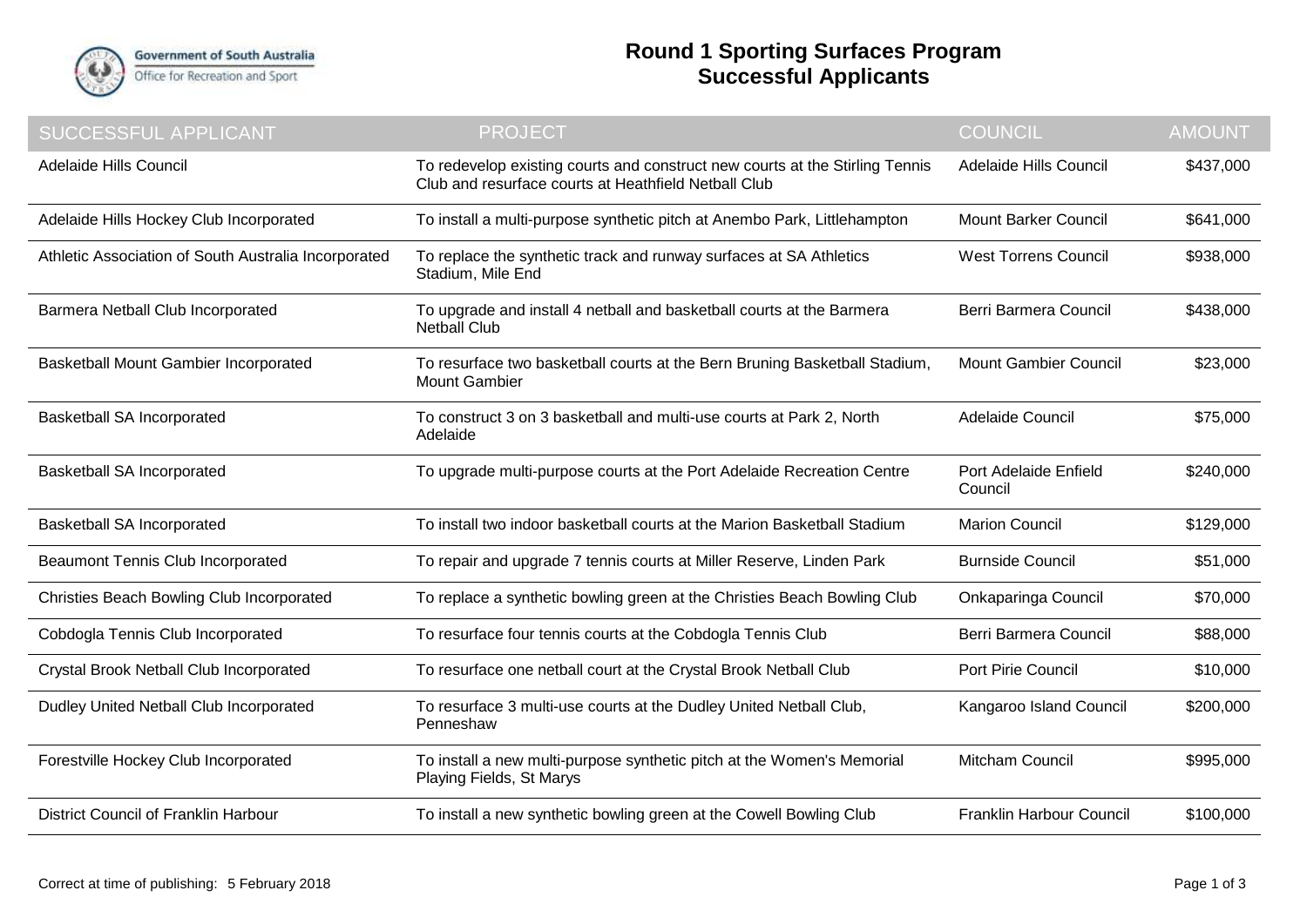| <b>SUCCESSFUL APPLICANT</b>                                | <b>PROJECT</b>                                                                                      | <b>COUNCIL</b>                   | <b>AMOUNT</b> |
|------------------------------------------------------------|-----------------------------------------------------------------------------------------------------|----------------------------------|---------------|
| <b>Gawler Central Sporting Club Incorporated</b>           | To upgrade multi-use courts at the Gawler Oval Precinct                                             | <b>Gawler Council</b>            | \$251,500     |
| Town of Gawler                                             | To resurface the main stadium floor at the Gawler Sport and Community<br>Centre                     | <b>Gawler Council</b>            | \$75,000      |
| Happy Valley Bowling Club Incorporated                     | To replace a synthetic bowling green at the Happy Valley Bowling Club                               | Onkaparinga Council              | \$168,000     |
| Hawker Community Sports Centre Incorporated                | To resurface multi-use courts at the Hawker Community Sports Centre                                 | <b>Flinders Ranges Council</b>   | \$68,000      |
| Hectorville Sports & Community Club Incorporated           | To resurface and repair courts 1 and 2 at the Daly Oval Sports Complex,<br>Magill                   | <b>Campbelltown Council</b>      | \$12,000      |
| Mid Hills Netball Association Incorporated                 | To repair courts 16, 17 and 18 at the Mid Hills Netball Association<br><b>Woodside Complex</b>      | Adelaide Hills Council           | \$16,000      |
| Myponga Bowling Club Incorporated                          | To install a synthetic bowling green at Myponga Bowling Club                                        | Yankalilla Council               | \$180,000     |
| Naracoorte and District Hockey Association<br>Incorporated | To install a new synthetic hockey pitch at the Naracoorte and District<br><b>Hockey Association</b> | Naracoorte Lucindale<br>Council  | \$848,000     |
| City of Onkaparinga                                        | To install a new multi-purpose sprung floor at the Seaford Recreation<br>Centre, Seaford Rise       | Onkaparinga Council              | \$150,000     |
| District Council of Orroroo Carrieton                      | To install 4 tennis and netball courts at the Orroroo Recreation Ground                             | Orroroo Carrieton Council        | \$65,000      |
| City of Port Adelaide Enfield                              | To install a 5th court at the Lightsview Indoor Recreation Hub                                      | Port Adelaide Enfield<br>Council | \$425,000     |
| City of Port Adelaide Enfield                              | To install a new synthetic sprint track at St Albans Reserve, Clearview                             | Port Adelaide Enfield<br>Council | \$151,000     |
| Port Elliot Bowling Club Incorporated                      | To replace the 'A' synthetic green at the Port Elliot Bowling Club                                  | Alexandrina Council              | \$100,000     |
| The Port Lincoln Tennis Association Incorporated           | To repair and upgrade 8 tennis courts at the Port Lincoln Tennis Association                        | Port Lincoln Council             | \$73,000      |
| District Council of Renmark Paringa                        | To replace the indoor multi-purpose playing surface at Alan Coulter<br>Recreation Centre, Renmark   | Renmark Paringa Council          | \$70,000      |
| Reynella Community Centre Bowling Club<br>Incorporated     | To replace the 'A' green at the Reynella Community Centre, Old Reynella                             | Onkaparinga Council              | \$125,000     |
| Municipal Council of Roxby Downs                           | To replace the indoor multi-purpose playing surface at Roxbylink Stadium<br>1, Roxby Downs          | Roxby Downs Council              | \$45,000      |